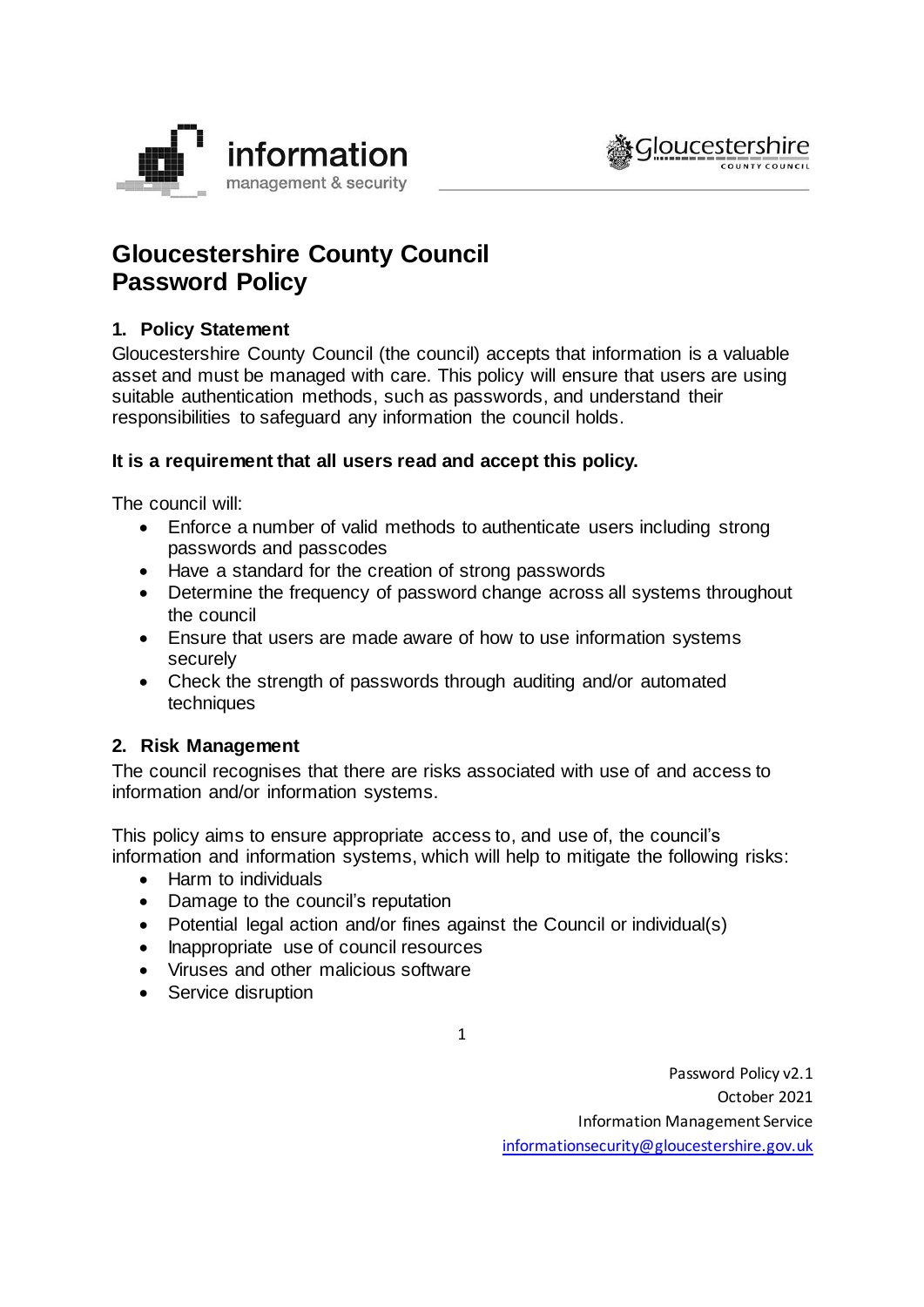## **3. Scope**

This policy applies to all employees, partners, contractors, Members, agents of the council and other third parties ('users') who require any form of access to the council's information and/or information systems.

All users are expected to comply with this policy at all times when accessing information and/or information systems, whether locally or remotely (e.g. via the Council's Remote Access Gateway, or via any council owned device) or when using systems hosted by authorised 3<sup>rd</sup> parties. Breach of this policy may result in users being dealt with under the council's [Disciplinary and Dismissals Procedure](https://staffnet.gloucestershire.gov.uk/employee-information-and-support/hr-and-employment-handbook/disciplinary-and-dismissals/) and/or 3<sup>rd</sup> party sanctions. Questions regarding the content or application of this policy should be directed in the first instance to the Information Management Service at [informationsecurity@gloucestershire.gov.uk.](mailto:informationsecurity@gloucestershire.gov.uk)

## **4. Responsibilities**

The Council's Director of Digital & People Services has overall responsibility for the effective operation of this policy. Responsibility for monitoring and reviewing the operation of this policy and making any recommendations for change to minimise risks to the council's operations lies with the Assistant Director for Digital & ICT.

The council's ICT Service and individual system administrators will provide users with login credentials; users are responsible for ensuring that these are only known to and used by them.

Users must not attempt to disable, defeat, or circumvent any council security.

All managers have a responsibility to operate within the boundaries of this policy, ensuring all users understand the standards of behaviour expected of them, and to take necessary action when behaviour falls below these requirements.

It is the user's responsibility to:

- Ensure they read, understand and agree to this policy.
- Use the council's information and information systems in accordance with the terms of this policy.
- Use the council's information and information systems responsibly and in a way that will not harm the council's reputation.
- Ensure they always remember their passcode/password. Users can choose to activate facial or finger-print recognition for ease of access where available, but in doing so should be aware that this constitutes explicit consent to the use of their biometrics, as outlined in the [NCSC Mobile](https://www.ncsc.gov.uk/collection/mobile-device-guidance/using-biometrics-on-mobile-devices)

 $\overline{\mathbf{c}}$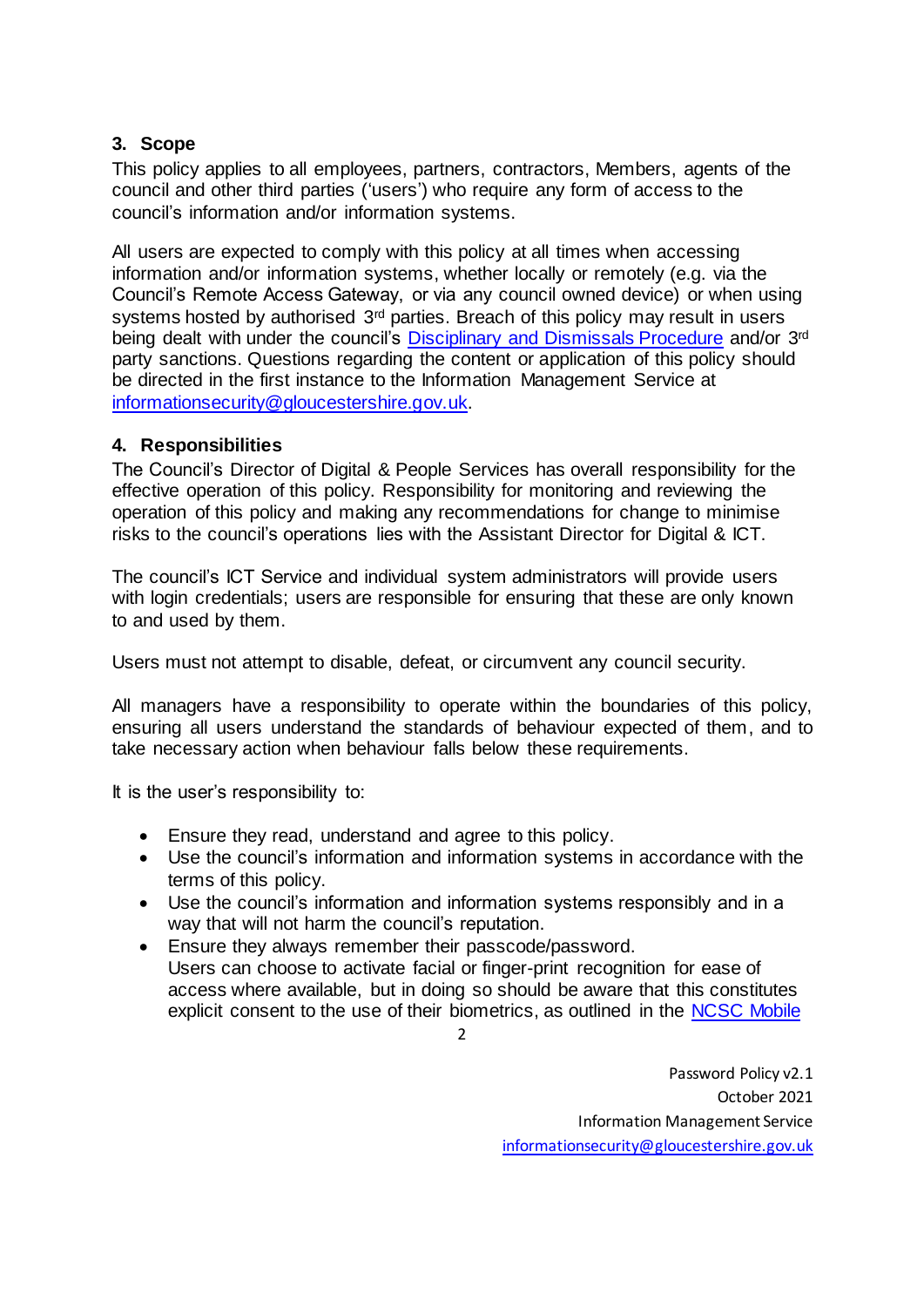[Device Guidance.](https://www.ncsc.gov.uk/collection/mobile-device-guidance/using-biometrics-on-mobile-devices) Built-in device biometric authentication features process and capture data entirely on the device itself, and as such will not be collected, stored or attributed to specific users by the council.

## **Things You Must Do**

When using the council's information or accessing information systems you **must**:

- $\checkmark$  Ensure that your password is not divulged or shared with anyone else.
- ✓ Ensure your passwords adhere to the council's Password Construction requirements please follow the guidelines available on the Staffnet [Passwords](https://staffnet.gloucestershire.gov.uk/internal-services/information-management-service/cyber-security/passwords/) page.
- $\checkmark$  Change your passwords in line with this policy.
- ✓ Change your password immediately if you believe your password(s) may have been compromised.
- $\checkmark$  Create different passwords for your various GCC accounts
- $\checkmark$  Be aware that different applications may enforce varying password complexity
- $\checkmark$  Contact the Information Management Service immediately if you become aware of inappropriate access to information or information systems
- $\checkmark$  Only access information or information systems when you have a business need to do so.
- $\checkmark$  Report any misuse of the council's information or information systems. For guidance on the council's information security incident reporting process please see [reporting/investigating a security breach.](https://staffnet.gloucestershire.gov.uk/internal-services/information-management-service/information-security-incidents/)

# **Things You Must NOT Do**

When using the council's information or information systems you must **NOT**:

- \* Write down and store passwords within the office i.e. in office diaries or paper files.
- **\*** Reveal passwords over the phone.
- **\*** Reveal passwords on questionnaires or security forms
- **\*** Hint at the format of a password (for example "my family name")
- Use existing personal account passwords for any GCC accounts (e.g., personal internet (ISP) accounts, banks, etc.) or vice versa.
- **\*** Insert passwords into email messages. (Systems-generated temporary passwords are regarded as an exception and can be emailed as these are classified as temporary passwords and **must** be changed as soon as possible)

3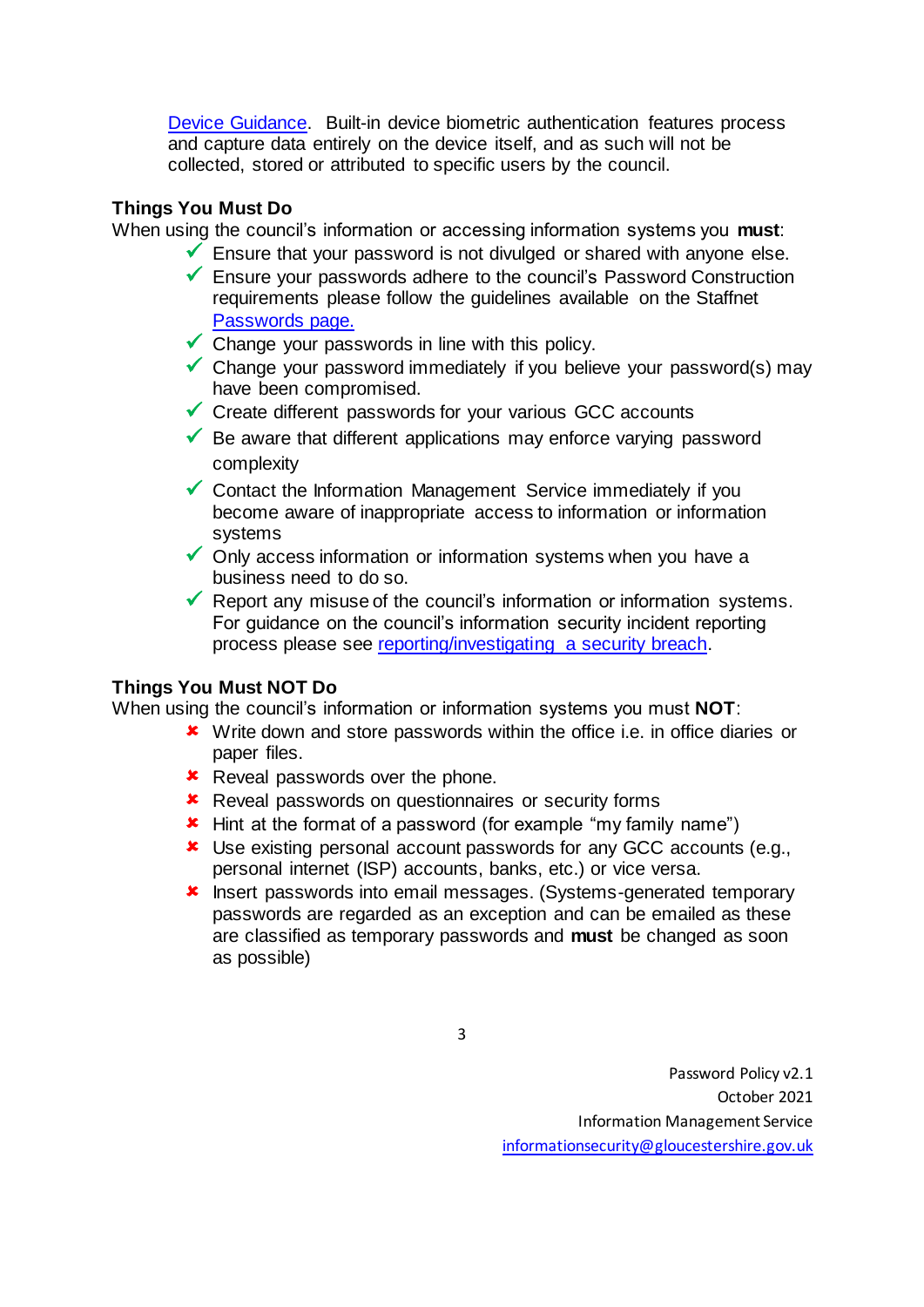## **5. Related policies**

- [Code of Conduct for Employees.](https://staffnet.gloucestershire.gov.uk/employee-information-and-support/code-of-conduct-for-employees/)
- Information Protection and Handling Policy
- Information/IT Access Policy
- Data Protection Policy
- Software Management Policy
- Information Security and Handling (Supplier Requirements) Policy

The above policies are available at [Information Management and Security Policies](http://www.gloucestershire.gov.uk/council-and-democracy/strategies-plans-policies/information-management-and-security-policies/)

## **6. Policy Compliance**

All employees, and anyone who delivers services on the council's behalf e.g. contractors, partners, agents or other third parties with access to the council's information assets have a responsibility to comply with this policy, which can be found at [Information Management and Security Policies,](http://www.gloucestershire.gov.uk/council-and-democracy/strategies-plans-policies/information-management-and-security-policies/) and to promptly report any suspected or observed [security breach](https://staffnet.gloucestershire.gov.uk/internal-services/information-management-security-governance/information-security-breaches-and-concerns/)

Security breaches that result from a deliberate or negligent disregard of any security policy requirements may, in the council's absolute discretion, result in disciplinary action being taken against that employee. In the event that breaches arise from the deliberate or negligent disregard of the council's security policy requirements by a user who is not a direct employee of the council, the council shall take such punitive action against that user and/or their employer as the council in its absolute discretion deems appropriate.

The council may, in its absolute discretion refer the matter of any breach of its security policy requirements to the police for investigation and (if appropriate) the instigation of criminal proceedings if in the reasonable opinion of the council such breach has or is likely to lead to the commissioning of a criminal offence.

If you don't understand the implications of this policy or how it applies to you please contact the Information Management Service at [informationsecurity@gloucestershire.gov.uk](mailto:informationsecurity@gloucestershire.gov.uk) in the first instance

## **References**

1. This policy and other related information security policies, standards and procedures can be found at [Information Management and Security Policies](http://www.gloucestershire.gov.uk/council-and-democracy/strategies-plans-policies/information-management-and-security-policies/)

## **Policy Review**

2. This policy will be reviewed as it is deemed appropriate, but no less frequently than every 12 months in line with PCIDSS requirements.

4